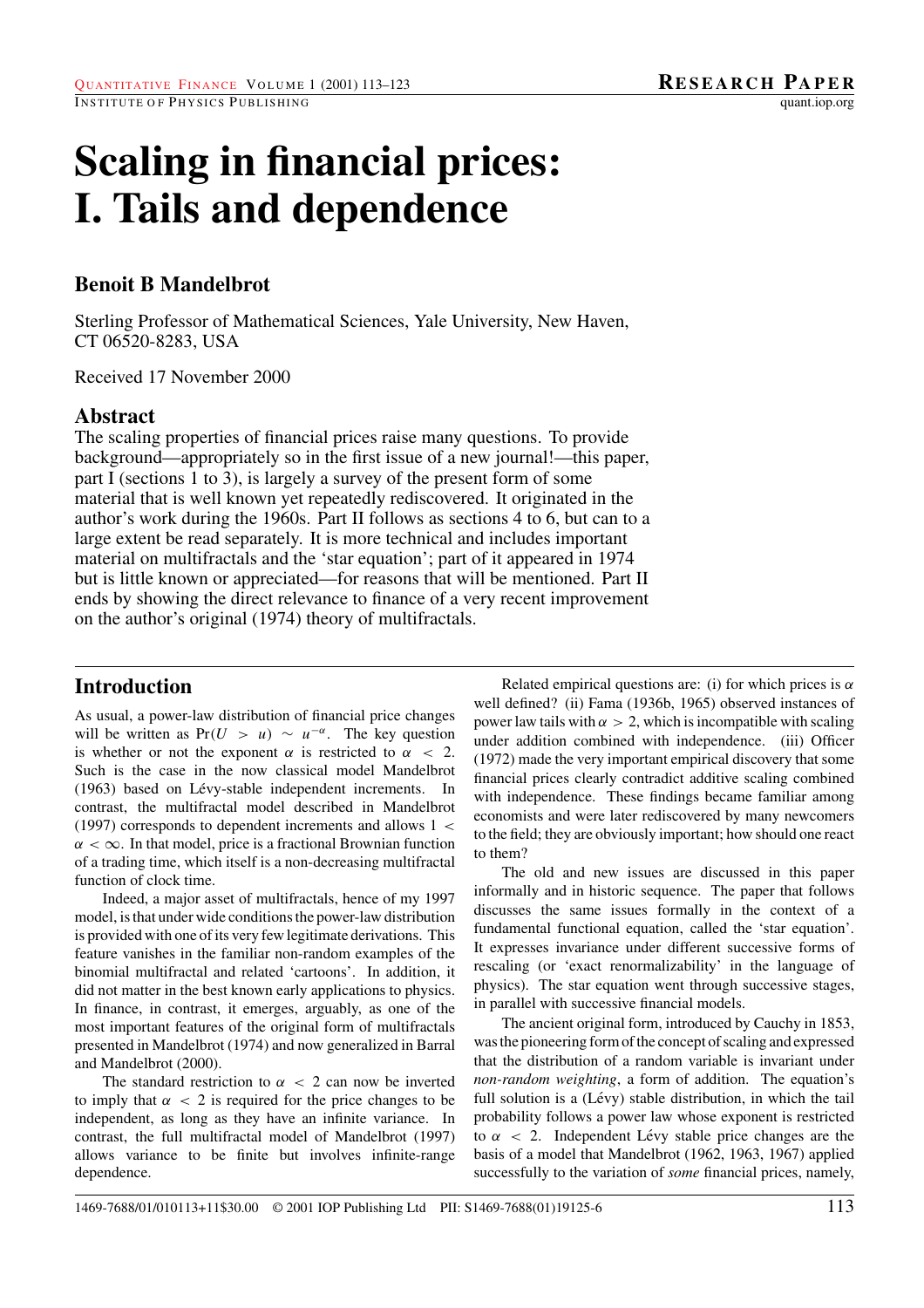cotton and other *some* commodities, *some* securities, as well as *some* interest rates. Fama (1963b, 1965) promptly extended this model to represent a wider variety of securities prices. A more general star equation was introduced in Mandelbrot (1974). It was applied to prices when chapter E6 of Mandelbrot (1997) generalized scaling to involve exact renormalizability simultaneously in time and price and investigated models of price variation in which the rules of dependence are scaling and take a multifractal form.

'Generically', the multifractal model yields power-law tails and can yield any value  $\alpha > 1$ . This generic property has remained little known, however, because it was not used much. Also, the heuristic presentation that many scientists follow says nothing directly about the probability distribution. The basic finding underlying the distribution of the values of multifractals contributed to the (correct) reputation that Mandelbrot (1974) is complicated. It took much space to show that in cascade-generated random multifractals the Cauchy scaling invariance under non-random weighting is replaced by invariance under *random weighting* and associated with a power-law distribution having a critical exponent.

However, Mandelbrot (1974, 1997) was necessarily limited to multifractal interdependence with an artificial gridbound cascade, which is also the source of examples without a power-law distribution. To the multifractals in Barral and Mandelbrot (2000), the star equation does not extend naturally. But they have an important property: for them the unboundedness of  $\alpha$  is a generic property.

After the fact, a parallelism exists between this sequence of star equations and the progression of models of price variation from the Brownian, to the 'mesofractal' Mandelbrot (1963) and to the multifractal Mandelbrot (1972, 1997).

Taken together, those examples suffice to establish that all observations of power laws in finance can be accounted for, at least in principle, as long as scaling is redefined in a suitably generalized form.

## **1. Preliminaries**

#### **1.1. The challenge of 'lifetime' data stated graphically**

The challenge this paper faces is that of representing financial price variation by suitable random models. The sequence of the three models I have developed since the early 1960s is rooted in an important and parsimonious concept, an early form of scaling.

However, the underlying motivations and the degree to which they succeed are best assessed by combining the analysis of actual data with the synthesis of model 'data'. In the past, graphics were slow, expensive and inaccurate. Hence, it was of no help and all fields had to compare scientific models and reality via short lists of numerical quantities investigated by analytic statistical methods. With computers, the actual data and simulated samples of the models must continue to be compared analytically. But they can also be displayed side by side and compared visually.

#### B B Mandelbrot **QUANTITATIVE FINANCE**



Figure 1. A collection of diagrams, illustrating, in no particular order, the behaviour in time of at least one actual financial price and of at least one mathematical model of this behaviour. It would be difficult to identify the models.

**The challenge made graphic by figures 1 and 2.** It is even easier to create confusion or lie by pictures than by words, numbers and statistics. Two major visual exhibits I often use, reproduced here as figures 1 and 2, are specifically devised to illustrate and avoid a certain form of confusion.

The financial press was forward-looking in using graphics, but is accustomed to plotting the price itself. In this spirit, figure 1 intermixes two extremely different synthetic records and two actual price data sets over horizons of a 'lifetime', namely, a few times ten years. The four lines are very hard to tell apart.

One of those lines represents the early and idealized Brownian motion model put forward by Louis Bachelier in 1900 (see section 7 in part II). A standard response is that figure 1 confirms that the actual data are adequately represented by Brownian motion, hence there is no need to search for better models.

Very different conclusions are reached by examining figure 2. Instead of the real or synthetic prices themselves, it plots their 'daily increments'. By design, the 'pen width' chosen in preparing figure 2 is about the same as the time lag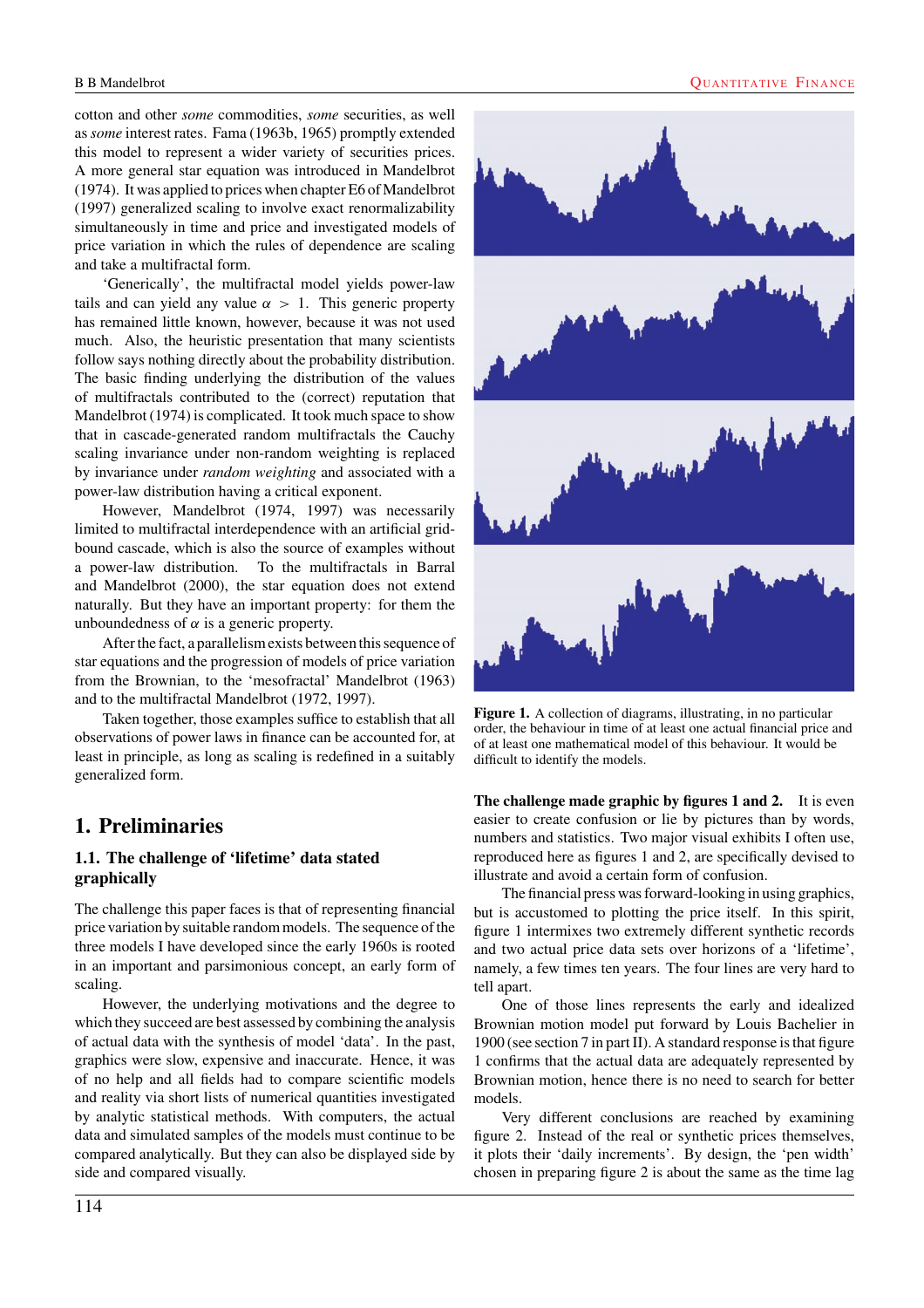

Figure 2. A stack of diagrams, illustrating the successive 'daily' differences in at least one actual financial price and some mathematical models. It is obvious that lines 1 and 3 do not report on data but on models; in contrast, to identify the models among the lower five lines is difficult. As to line 2, a referee greatly flattered me by observing that the fact that it illustrates a model is *not* obvious. But it does indeed illustrate the model I introduced in 1963, the best available until a few years ago.

between observations. The resulting 'strip' is an artefact but a very useful one.

The top line illustrates white noise, the sequence of increments of Brownian motion. Lines 2 and 3 illustrate my two early and very imperfect would-be improvements on Bachelier. Because of the main dates associated with them, they will be called the M1963 (Mandelbrot 1963) and M1965 (Mandelbrot 1965) models.

The remainder of figure 2 is a medley whose main point is that the sources of the different lines are difficult to identify either by eye or by algorithm. Told that at least one is a real record and at least one is computer generated, the reader is free to guess which diagrams are real and which ones are forgeries. Here is the answer to the game: the fifth line plots the price of IBM shares and the sixth line, the Dollar–Deutschmark exchange rate. The remaining lines are synthetic records of the latest multifractal model, M1992/1997, first fully described in Mandelbrot (1997). It is hoped that the forgeries will be perceived as effective.



**Figure 3.** G W Schwert's financial index in New York for over a century. This index is pieced together from several sources described in section 1.2. Daily standard deviations are plotted in units of monthly standard deviations.

#### **1.2. The challenge of 'secular' data stated graphically**

Figure 3, kindly provided by G W Schwert, is a composite of squares of daily returns. It has been 'processed' and, therefore, is not directly comparable to the real data included in figure 2. But it suffices for the point to be made here. The variability of the real data remains extreme over a century and is approximately of the same form as the variability figure 2 reports over a lifetime.

A minor complication is that, by necessity, the underlying returns are, first, of the DJIA, later, of the S&P composite, then of the CRSP value-weighted index, and again of the S&P composite.

A major complication is that this figure incorporates two mean-square averages: it plots the standard deviation for days in units of the monthly standard deviation. Hence, the evenness of the minima is due to the fact that the variability of the variance on the scale of a century has been largely eliminated by averaging. Figure 3 must not be compared directly to the unaveraged figure 2, but averaging has a much lesser effect on the features of figure 3 that attract the strongest and most immediate attention.

#### **1.3. Can the challenges of short- and long-range modelling be combined?**

The unconventional thinking behind my work on price variation can only emerge gradually through this paper but deserves to be briefly stated here. The natural and usual response is that the data in figures 2 and 3 must be dealt with *separately*. To the extent that price variation follows any rule, it is, indeed, generally taken for granted that changes over a day, a week, a month, a year, a lifetime or a century follow separate sets of rules. That is, each time increment raises a separate and distinct challenge.

Quite to the contrary, my belief is that the great overall similarity between figures 2 and 3 suggests that, in a first approximation, price variation presents very similar features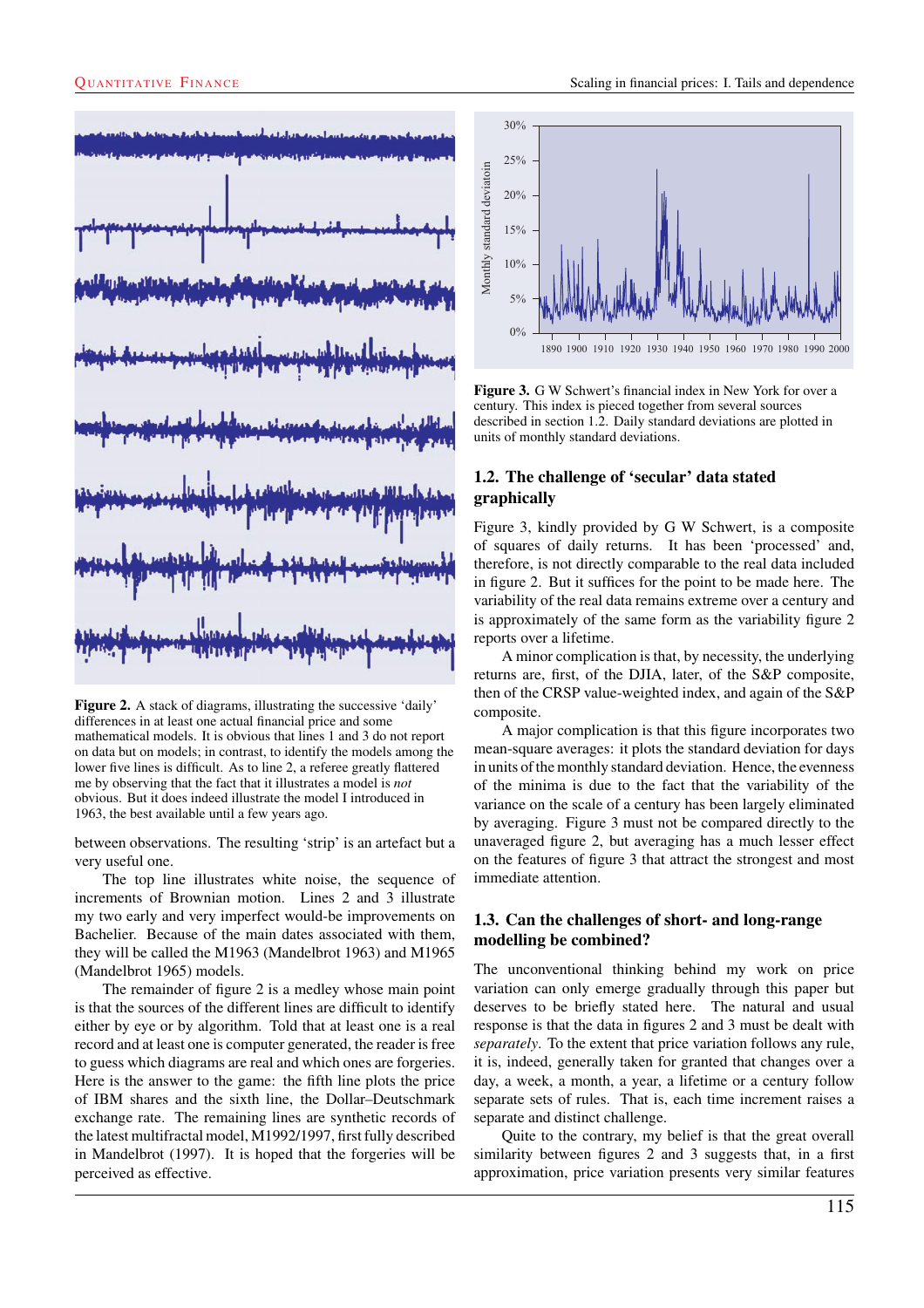over a century and a lifetime. A similarity of features not only suggests that the existence of underlying rules is not excluded, but that those rules *may* be the same at all time scales.

The reader may be tempted to stop here and ponder *a priori* whether or not my claims agree with economic thinking or make 'intuitive' sense. I suggest it is more reasonable to go ahead and first see what the multiscale models accomplish. Those models are parsimonious and their parameters have clearcut individual meanings, for a reason that is important to state. My parsimonious models postulate that price records are invariant under scaling or multiscaling—and the parameters are the defining characteristics of those invariances. They may involve unfamiliar mathematics, but they are as intrinsic as can be. In contrast, the alternative approaches that concern each scale separately tend to borrow and generalize some existing formulae addressed to past needs. They inevitably involve large numbers of parameters as well as delicate problems of actual matching. In order to be preferred to the joint models, they will have to present special advantages, which I do not think exist as of now.

#### **1.4. Essential characteristics of the price-increment records, in contrast to the ideal coin-tossing hypothesis**

**1.4.1. Three basic observations.** Figure 3, as well as the medley at the bottom of figure 2, exhibit many features that are familiar even to those who know little about financial markets.

Firstly, a substantial number of 'spikes' stand out clearly: all correspond to unusually large price changes and many correspond to instantaneous discontinuities.

Secondly, most relative changes other than the spikes merge into a strip. On the top line of figure 2, the strip's width is constant but on the bottom five lines, it constantly varies. In figure 3, it is more or less constant because of the averaging that is part of its construction.

Thirdly, the spikes tend to cluster and occur during periods when the strip is broad. This behaviour brings up the notion of 'volatility'. In the Brownian universe, the volatility can be defined by a single number. It is the width of the strip or the standard deviation  $\sigma$  that is roughly four times smaller. In this sense, the five bottom lines of figure 2 exhibit 'variable volatility'. My very different response is that the definition chosen for the very elusive concept of volatility will have to be thoroughly re-examined.

Of those and other characteristics of real markets, the white noise on the top of figure 2 incorporates *none*. The strip is of constant width and no spike stands out. That is, Brownian motion, Gaussianity and independence represent the observed price series  $P(t)$  very poorly.

To quantify how poorly, note that for both ideal and real charts, one is free to define the overall strip as leaving outside about 5% of the cases. In the Brownian case, this width is of the order of  $4\sigma$ . However, many real charts, such as those plotted in figure 2, include many ' $10\sigma$ ' spikes. In an ideal market where  $\sigma$  is the standard deviation, those events would have a probability of about  $10^{-23}$ , a few millionth of a millionth of a millionth of a millionth. This is roughly the inverse of Avogadro's number. The ideal market completely disregards those spikes—but a realistic model cannot.

The observed extremes deserve to be further documented. IBM saw its stock fall instantaneously by 10% early in 1996, and later in that year rise instantaneously by 13.2%. Concentration with or without discontinuity is striking even in the extensively averaged portfolio based on the Standard & Poor 500 index. Of this portfolio's returns over the 1980s, fully 40% was earned during ten days (0.5% of the number of trading days in a decade.) This concentration contradicts a fundamental theorem about the ideal market, namely that even the most active day makes a negligible contribution.

**1.4.2. Comments on the basic three observations reported in section 1.4.1** Even if it were true (it is not) that an ideal market model represents data correctly 95% of the time, its fit would not be sufficient because the 5% remainder includes most major events. Indeed, it cannot be questioned that, irrespective of the measures chosen for the notion of 'cumulative effect of events', the partial effect of the 5% largest far exceeds 5% of the total effect. As a preview, my models predict that the effect of the largest 5% may dwarf the effect of the remaining 95%. That is, all told, the study of finance cannot be blind to extreme price changes.

A further criticism of the ideal market hypothesis is qualitative but deep. Financial dailies, weeklies and monthlies can thrive because every day in the market is unlike any other day, one week, month or year unlike any other. In an ideal market, in contrast, daily chapters of the history books might vary from one another, but all yearly chapters would seem effectively alike.

#### **1.5. The combined challenges of short- and long-term data, continued**

While the limitations of the ideal market using  $B(t)$  are generally acknowledged, that model became the basis of the very sophisticated 'modern portfolio theory' and of the 'calculus of risk' highlighted by the Black–Sholes–Merton theory. This development was unavoidable and sensibly followed the well-trodden example set by the exploration of matter, which began by inventing and exploring the simplifying concept of perfect gas. But many practitioners and academics have now joined the search for realistic models.

This effort, like every feature of financial markets, pits bulls against bears. To the question, 'can large events be handled quantitatively?', the bearish answer is that this is impossible, the argument being that large events are individual 'acts-of-God' or 'anomalies' that present no conceivable regularity. To the question, 'can the so-called changes in volatility and other long term effects be handled quantitatively?', the bearish answer is, again, that it is impossible, the argument being this time that everything in the financial markets is non-stationary. Other bears assume without even seeking evidence that short- and long-term effects follow different rules.

The bulls disagree, of course, and believe that one must not give up without having tried.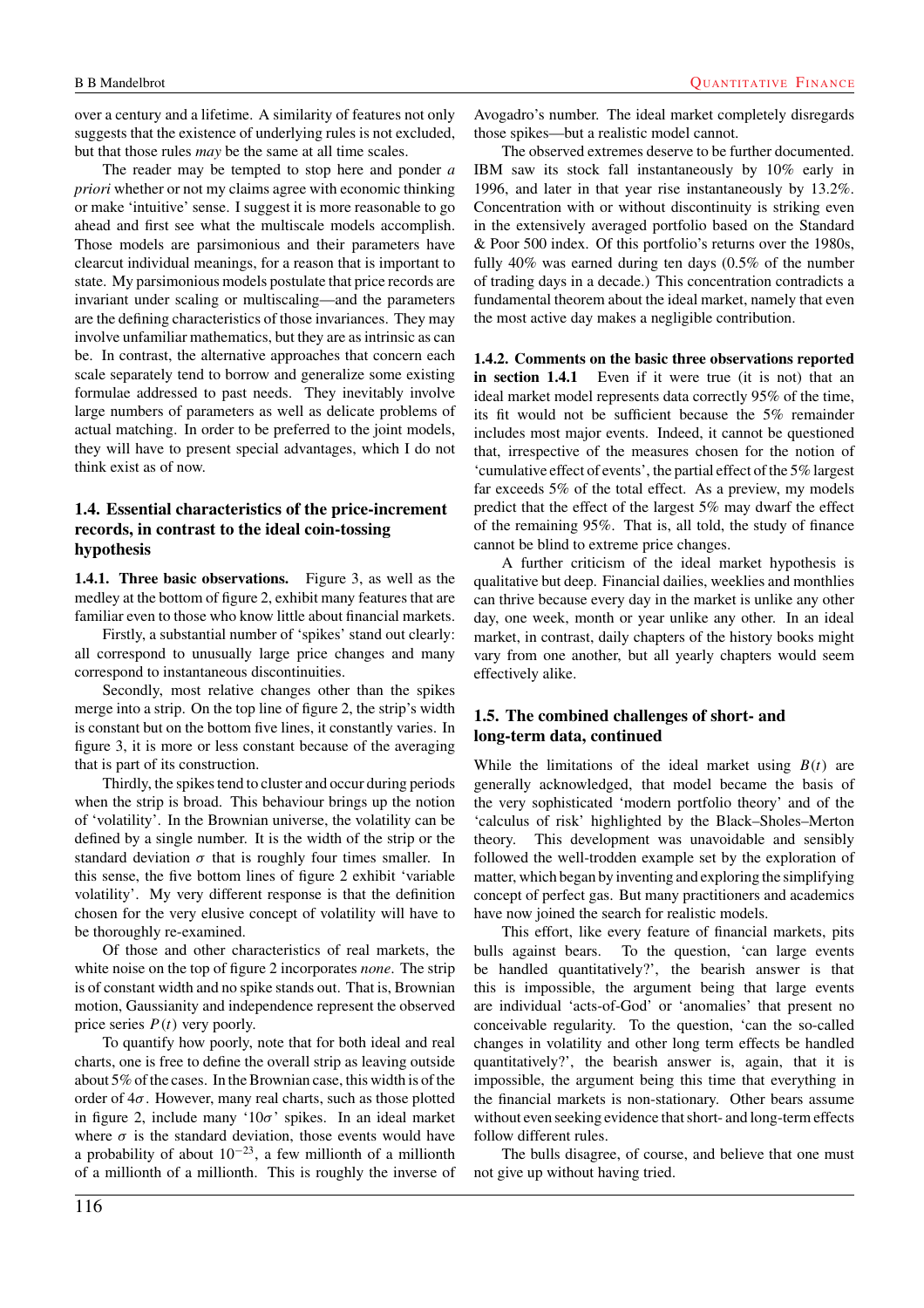**A question is immediately thrown back. 'Do you view the large events as mostly exogenous or endogenous?'** The presence of universal regularities in the exogenous economic fundamentals would be absurdly far-fetched. Therefore, if changes were exogenous, it would be hard to expect any model to be of wide applicability. The endogenous alternative is that the complex interactions in financial markets are strong and systematic enough to create the very specific structures that are observed. In any event, I take the decidedly bullish position that the variation of financial prices does follow rules of its own, therefore may be modelled on its own. For the sake of the already-informed readers, section 1.7 will sketch the rules I propose today. Details will be provided in later sections.

#### **Another question is: 'Don't you bulls agree that in the economy the non-stationarity of everything is blindingly obvious?'** My response to this question went through several stages.

*Before the fact,* I answered that this may well be true but 'stationarity' is an example of the broader notion of 'existence of unchanging rules'. Without such rules, there is no science, therefore anyone who agrees with the bears' question agrees that the market's behaviour will forever remain inaccessible to rational description.

*After the fact,* the M1963 model and ever more so the M1972/1997 model prove that the most customary meaning of the word 'stationary' is a poor description of anything in finance. Therefore, section 1.4 became the stimulus for the identification of generalized forms of stationarity and the elaboration of a suitable calculus.

Therefore, my response to the bears' question concerning stationarity takes the following form, which is the key to all my work in this area: 'I disagree that non-stationarity is obvious and do my best to avoid it'.

#### **1.6. Quirky joint responses to the challenge stated in section 1.5; sketch of the author's three successive models based on invariances**

Denote by  $P(t)$  the logarithm of a financial price at time t. For reasons hinted at in section 1.3, and to be elaborated momentarily, the only models that I ever considered, respond simultaneously to the challenges posed by data over a century, a lifetime and shorter time spans.

**A classical invariance property of the Wiener ('ordinary') Brownian motion**  $B(t)$ . It is well known that, if  $B(0) = 0$ , the function  $|\mu|^{-H} B(\mu t)$  has the same distribution for all  $\mu \neq 0$ . It reduces to its form for  $\mu = 1$ , which is  $B(t)$  itself. Until the 1960s, this special form of scaling was standard but nameless. I put forward the term, 'self-affinity', which was widely accepted as part of the vocabulary of fractal geometry. The Brownian self-affinity exponent is  $H = 1/2$ .

Self-affine processes are exactly renormalizable (in other words, they provide fixed points) under suitable linear changes applied simultaneously to both the  $t$  and  $P$  axes.

**Self-affinity as mathematical expression of market folklore.** As is widely known, a fractal is a geometric shape that can be separated into parts such that each part is a reduced-scale version of the whole. To implement this characterization, one must define the notion of 'reduction'. Fractals using isotropic reductions are called self-similar. They have become well known, but prices call for the more novel concept of self-affine fractality.

Self-affinity expresses mathematically the claim that all market charts look alike. The 'whole' chart is usually wider than it is high, but its small parts are higher than they are wide. That is, in order to move from the whole to a part, one must reduce the time scale far more than the price scale. Self-affine fractality makes available many powerful tools of analysis. Some are very new; others are described in Mandelbrot (1982, 1997, 1999, 2001).

#### **1.7. Fractional Brownian motion compounded in multifractal trading time: subordination; three examples investigated earlier**

My present preferred model of price variation combines two essential notions I had originally introduced for different purposes. Those notions need not be defined until section 5 but those who are familiar with them may welcome an early survey.

The combination of fractional Brownian motion and multifractality first described in Mandelbrot (1997) postulates that  $P(t)$  is a 'compound process' of the form  $P(t)$  =  $B_H[\theta(t)]$ , where  $B_H(\theta)$  is a fractional Brownian motion (FBM) in terms of an auxiliary variable  $\theta$ , and  $\theta(t)$  is called a multifractal trading time (MTT) and is a multifractal function of the clock time t.

FBM and MTT are both self-affine, and self-affinity is preserved when they are compounded.

**Special cases that reduce to models considered in 1900 or the 1960s.** The compound process  $B_H\{\theta(t)\}$  is specialized but of great generality. In addition, it has the virtue of including, as very simple special cases, three models advanced in the past.

The standard Bachelier model, when  $H = 1/2$  and  $\theta(t)$ **reduces to the degenerate limit case**  $\theta(t) = t$ . Then, the compound function  $B_H(\theta)$  reduces to the classical Wiener Brownian motion postulated by the Bachelier model. Once again, its increments are drawn on the top line of figure 2.

**The M1965 model, when**  $H \neq 1/2$  and  $\theta(t) = t$ . Then  $P(t)$  reduces to fractional Brownian motion of time and the model falls back on one proposed in Mandelbrot (1965). Once again, its increments are drawn on the third line of figure 2.

**The M1963 model, when**  $H = 1/2$  and  $\theta(t)$  reduces to **a 'stable subordinator'.** Mandelbrot and Taylor (1967) reproduced in chapter E21 of Mandelbrot (1997), showed that  $P(t)$  reduces to a L-stable function of time and the model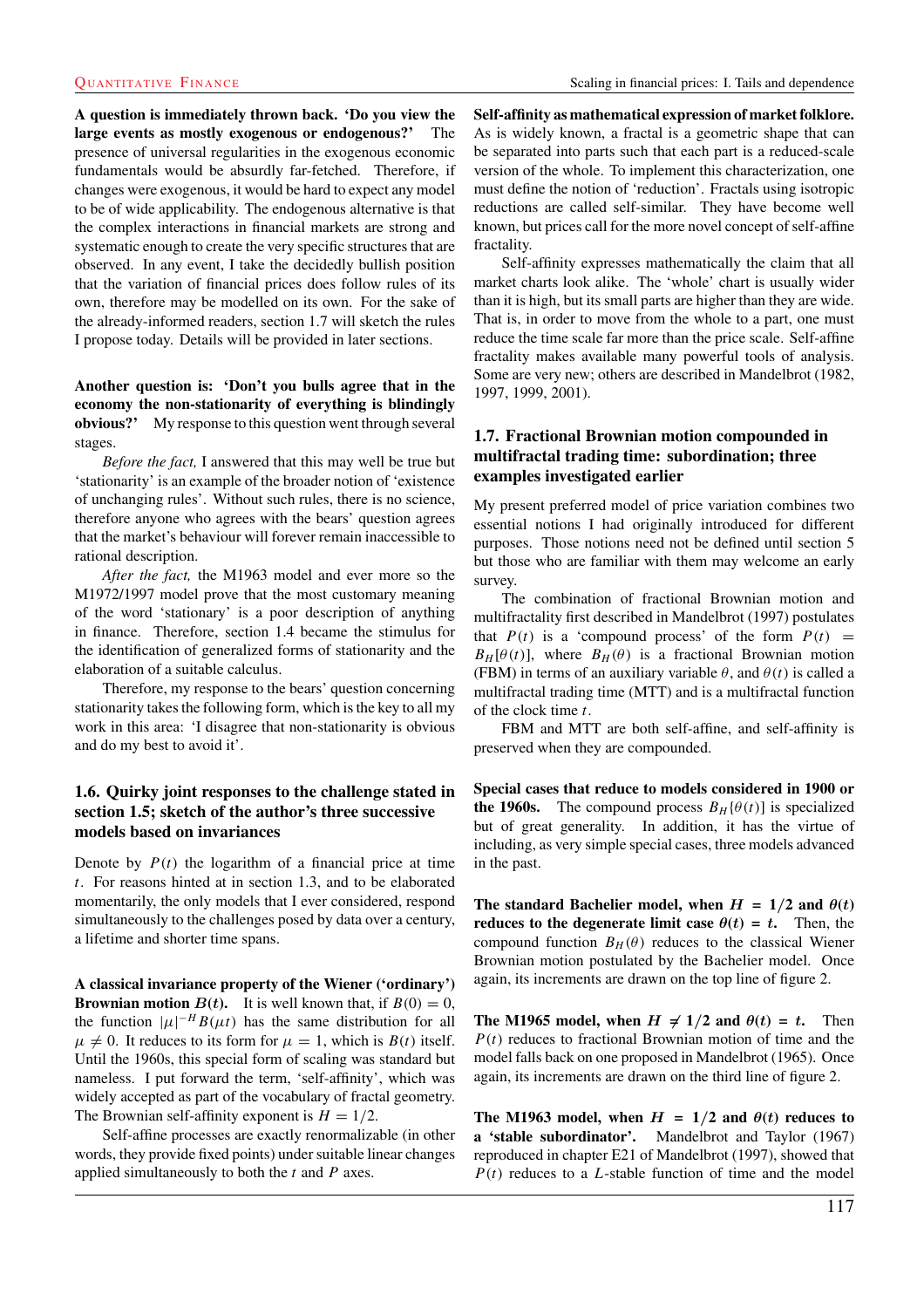falls back on one proposed in Mandelbrot (1963). Its high explanatory power will be described in section 3.2, but it is not general enough. Once again, its increments are drawn on the second line of figure 2.

**Beyond the special cases: general compounding as compared to the special case of subordination.** By a definition that deserves to be left unchanged (that is, not generalized), 'subordinators' are monotone, non-decreasing, random processes with independent increments. P Clark, in Mandelbrot (1972) (chapter E21 of Mandelbrot (1999)), as well as numerous other authors considered non-fractal subordinators. The formalism became complicated but preserved independent increments; that is, did not face the critical presence of strong dependence. In contrast, general compounding allows the increments of the trading time to be statistically dependent. As a result, while preserving selfaffinity, the FBM (MTT) model allows  $P(t)$  to follow a wide variety of specific behaviours.

**Useful fractal terminology.** The above three special examples are jointly called *fractal.* When emphasis is needed, the Bachelier model is called *Fickian,* the M1965 model is called *unifractal* and the 1963 model, *mesofractal*.

For the sake of symmetry with the M1963 and M1965 models, multifractals are said to define the M1972/1997 model. This construction has also been referred to as BMMT: Brownian motion of multifractal time or (in Mandelbrot, Calvet and Fisher (1997) and Calvet and Fisher (2000)) as MFAR: multifractal model of asset returns.

**In the most useful models, the number of parameters is as small as possible and they have independent significance; uni- and multivolatility.** The Fickian case is unique in its being fully specified by location and scale, and a single parameter, namely, scale, suffices to define and measure volatility. The models offered in Mandelbrot (1963, 1965) are specified by scale and location, but also one or a few additional numbers. Those additional numbers have a clearcut independent significance and must be made part of the measurement of volatility.

**The limit-log-normal model.** Among multifractal measures, families that involve few parameters deserve special attention. The limit log-normal family, studied in Mandelbrot (1972), chapter N14 of Mandelbrot (1999), happens to provide a surprisingly close approximation to the Dollar–Deutschmark exchange rate (see Mandelbrot, Calvet and Fisher (1997) and Calvet and Fisher (2001)).

**Beyond the limit-log-normal model.** In general, the specification of a multifractal involves a 'spectrum' that is in effect a probability distribution function. Its full specification involves parameters in large (theoretically infinite) numbers. Once again, the saving grace is that each of those parameters has a well-defined meaning.

Levels, or degrees, of stationarity. To the eye, the top line of figure 2 is clearly stationary, the third line is dubious and all the others appear to be non-stationary. In fact, all are stationary, at least 'conditionally'. This very important issue is addressed in Mandelbrot (1982) starting on page 383.

# **2. Challenges raised by the power laws of exponents**  $\alpha$  **and**  $H$  **that rule the tail and dependence**

The discussion began in section 1 will now be resumed in detail.

#### **2.1. The power laws**

**Personal incomes.** Pareto (1896) discovered purely empirically that the distribution of personal income has a highincome tail that follows a power law Pr{ $U > u$ } ∼  $u^{-\alpha}$ . Papers I published around 1960 interpreted Pareto's power law in terms of Lévy stability (see several chapters of Mandelbrot (1997)). Then I moved on to financial price change data sets and discovered two power laws in their context.

**Fat tails of financial prices.** For all time increments  $\Delta t$ , the tail distributions of the price increments are 'fat' and follow a power law with an exponent that usually continues to be denoted by  $-\alpha$ . Mandelbrot (1963) derived this power law through a theory, as a necessary consequence of a form of postulated 'self-affinity', scale-invariance or scaling. The assumption is that, after suitable renormalization, the same distribution holds for the price changes  $\Delta P$  over all values of  $\Delta t$ .

**Infinite dependence: correlation or another suitably defined measure of statistical dependence is 'infinitely long' with a tail that follows a power law with an exponent that is usually denoted by**  $2H - 2$ **. 'Infinitely long' is not a loose** wording but a precise technical term. When a correlation  $C(s)$ is defined, the condition for infinitely long dependence is that  $\sum C(s)$  from  $s = -\infty$  to  $s = \infty$ , is infinite or zero. An example is  $C(s) = s^{2H-2}$  with  $\frac{1}{2} < H < 1$ . This power law introduced in Mandelbrot (1965) involved a different form of theoretical scale invariance. Scaling was postulated in order to account for an empirical discovery called the Hurst puzzle.

#### **2.2. The scientific challenges posed by the power laws were recognized instantly in the 1960s and again attract wide attention**

- When data sets of tail and dependence properties are examined in isolation from each other, which are the empirically observed ranges of the values of  $\alpha$  and  $H$ ?
- For which values of  $\alpha$  are power-law tail distributions compatible with an absence of dependence?
- For which values of  $H$  is the power-law dependence compatible with the absence of fat tails, for example, with Gaussianity?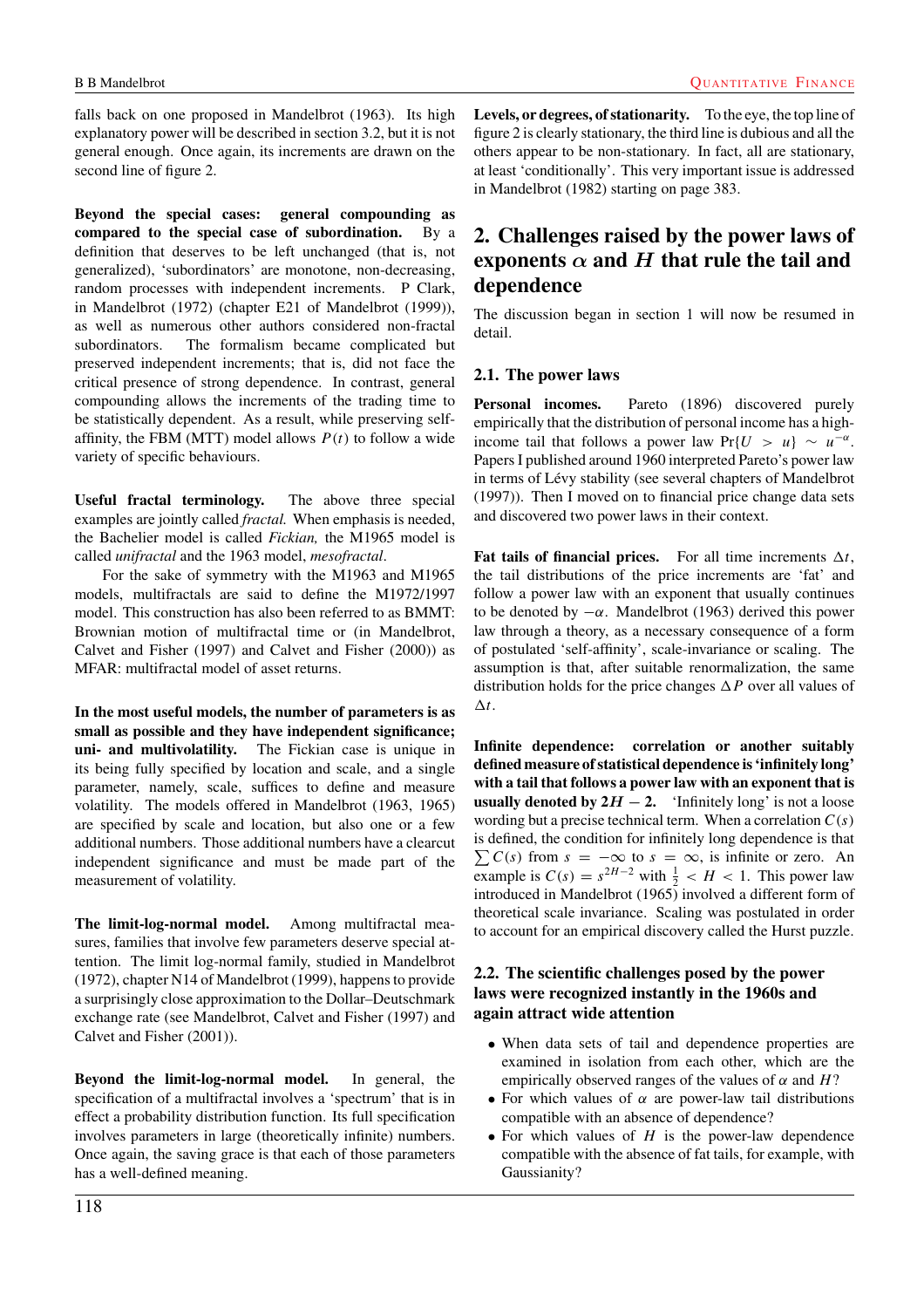- To be realistic, one must examine tail and dependence properties together. When this is done, is it possible to prove mathematically, or at least illustrate by examples, that the tail and dependence power laws are mutually compatible for either some or all values of  $\alpha$  and  $2H - 2$ ?
- Last but not least, are the various power laws, with suitable ranges of  $\alpha$  and H, compatible with scaling? That is, can both power laws be valid simultaneously for all values of  $\Delta t$  used in taking price differences?

#### **2.3. Empirical power laws first occurred in economics and social sciences**

Zipf (1949) is noteworthy in several contradictory ways. The book's principal conclusion was that many social sciences data follow a power-law probability distribution that generalizes Pareto's law of income distributions. This conclusion was sharply attacked and dismissed by most statisticians, but eventually vindicated and expanded. Zipf's broader conclusion was that the distinction between the Gaussian and the power-law distribution coincides with the distinction between the physical and the social sciences. This claim was thoroughly discredited by my work and (implicitly, but thoroughly and definitely) by statistical physics of critical phenomena. Zipf was not satisfied with pioneering curvefitting but claimed having explained the power-law distribution as resulting from a purely verbal argument he called 'principle of least effort'.

#### **2.4. Generalization of power laws: the critical moment exponents**

Many examples involve a power law with a slowly varying prefactor, therefore require a generalization of  $\alpha$ . One says that a random variable  $X$  has a finite critical moment exponent  $\alpha$  if  $EX^q < \infty$  for  $q < \alpha$  and  $EX^q = \infty$  for  $q > \alpha$ .

#### **2.5. Digression on multiplicative growth models for positive variables with a power-law distribution**

Pareto inspired a multitude of authors to try and explain why personal incomes are power-law distributed. The number of models and the fact that many fall into a fairly small number of basic patterns are painstakingly documented in a very useful but inaccessible paper over 100 pages long, Chipman (1976).

Among those models that actually yield a power-law distribution, all too many are old, new, or even brand new variants of the following steps. (i) When  $u$  itself satisfies  $Pr{U > u} = u^{-\alpha}$ , the transform  $log U = V$  satisfies  $Pr{V > v} = exp(-\alpha v)$ . (ii) Physics knows a plethora of arguments that look different but ultimately agree in yielding an exponential behaviour for  $V$ . (iii) This explains the power law behaviour for  $Pr\{U > u\}$ . The key ingredient to the scaling output of these models lies in the 'principle of proportionate effect' that is used to justify the transform  $\log U = V$ .

A skeptic's opinion is described in chapter 10 of Mandelbrot (1997). One reason for skepticism is that seemingly innocuous changes in the assumptions often yield a thouroughly different prediction: the log-normal instead of the power law. For large values of  $u$  the power law is correct. In contrast, the log-normal fails. For smaller values of  $u$ , the log-normal automatically includes a bell, which is a testable prediction. In contrast, the power-law distribution must somehow, be either truncated or smothed off into a bell; to this end, new conditions, beyond multiplicative growth, have to be added.

The scope and significance of the preceding remarks will become manifest in sections 4 and 5 (next paper), where the fractal and multifractal models will be shown to yield a bell and a power law tail simultaneously.

# **3. Extensive informal summary in historical sequence**

The responses to the various questions raised in section 2.2 are continually improving. Many partial responses are available but scattered among the reprints and newly-written chapters that are collected in Mandelbrot (1997, 1999, 2001) and also in Mandelbrot (2000) and in forthcoming papers. Now that those questions are again widely asked, this paper begins by bringing some scattered thoughts together, with additional references and substantial new material.

In addition to power laws, the main conceptual tools are the ancient notion of scaling and the notion of renormalization together with the more precise notion of exact renormalizability. For a long time, I was vaguely aware of the uses of those notions in the study of turbulence. Since 1965 for scaling, and 1972 for renormalization, these notions also came to play a central role in the chapter of statistical physics that is concerned with critical phenomena. Those notions' uses in my work on both turbulence and finance were closely interrelated through multifractals, and came before 1965 and 1972.

The key facts are as follows. In the case of independence, a form of scaling is a classical concept in probability theory. It is expressed by a functional equation put forward by Cauchy and generalized by Lévy. In the case of dependence, a generalized form of scaling and the corresponding generalized functional equation are part of the theory of multifractals, which I put forward (in 1969, 1972, 1974) in papers reproduced in Mandelbrot (1999).

From the old form of scaling to its little-known generalizations, the most logical and convenient informal approach happens to follow chronology.

#### **3.1. Brief reference to Mandelbrot's early work in the 1950s**

My earliest use of scaling, renormalization etc concerned a topic of limited importance, (see Mandelbrot (1999), middle of page 104) but acquired some significance because of its date: it came out in 1956.

#### **3.2. Scaling properties reported in Mandelbrot (1962, 1963, 1967)**

The original treatment of financial prices with independent increments was the topic of Mandelbrot (1963) and its delayed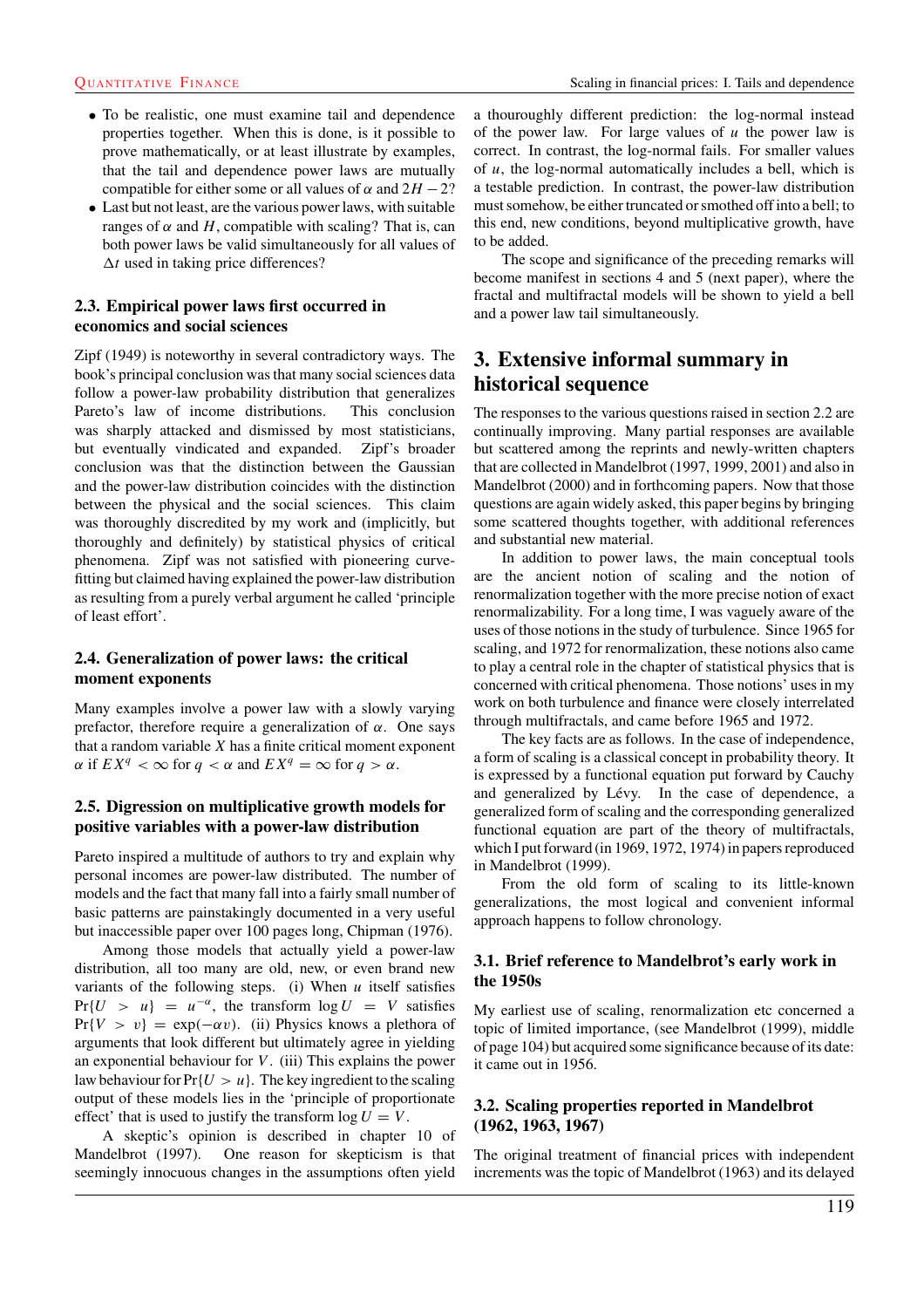

**Figure 4.** The original evidence of scaling in finance/economics. This evidence, reproduced from Mandelbrot (1963), is discussed in section 3.2. The following series of data are plotted, the positive and absolue negative values being treated separately in both cases. (*a*)  $X = \log_e Z(t + 1 \text{ day}) - \log_e Z(t)$ , where Z is the daily closing price at the New York Cotton Exchange, 1900–1905 (data communicated by the US Department of Agriculture). (*b*)  $X = \log_e Z(t + 1 \text{ day}) - \log_e Z(t)$  where Z is an index of daily closing prices of cotton on various exchanges in the US, 1944–1958 (communicated by Hendrik S Houthakker). (*c*)  $X = \log_e Z(t + 1)$ month)  $-\log_e Z(t)$ , where Z is the closing price on the 15th of each month at the New York Cotton Exchange, 1880–1940 (communicated by the US Department of Agriculture).

but important follow-up, Mandelbrot (1967). Both papers' contents first came out in an IBM Report, Mandelbrot (1962), which circulated widely. To some of the questions raised in section 2.2, those papers gave partial answers characterized by strong assets and limitations.

The M1963 model's main asset is the fact that the powerlaw tail behaviour is obtained as an immediate consequence of postulated scaling combined with serial independence. Powerlaw tails characterize the (Lévy) stable distribution, an analytic (though non-explicit) formula that can be used to fit the whole range of price changes.

**The case of cotton.** The data reported in Mandelbrot (1963) concerned the changes of the spot price of cotton for  $t =$  one day and  $t =$  one month. Figure 4 combines, (*a*) the cumulated density function of the symmetric scale distribution of exponent  $D = 1.7$ , which is actually a slightly overestimated value of D, with (*b*) the doubly logarithmic plots of tail frequencies. In all cases the ordinate gives the relative frequency of cases where one of the quantities changes by more than  $|u|$ . For a close examination, make a transparency and the theoretical curve will superimpose on either of the empirical graphs with slight discrepancies. More specifically, I was led to the following inferences.

• *Power law.* For both  $\Delta t$ , the tail exponent is  $\alpha$  = 1.7. *Comment.* The M1963 model's most widely noted limitation was that variance was divergent because of  $\alpha$  < 2. Worse,  $\alpha$  = 2 plays a complicated role. For the small samples that were available in practice, values of  $\alpha$ close to 2 yield a very narrow power-law range and that range vanishes in the theoretical limit  $\alpha = 2$ . Fortunately, the  $\alpha = 2$  bound did not matter in the first stage of the theory because for cotton  $\alpha$  was safely below 2.

- Asymmetry of the tails. For both  $\Delta t$ , the frequency distribution is conspicuously asymmetric requiring stable distributions other than the symmetric only. *Comment.* This asymmetry, not known before 1962, is not great but consistent. It manifested itself by comparison with the symmetric L-stable case. The transition between the bell and the left histogram tail exhibits a more pronounced bump and the transition between the bell and right tail, a flattening.
- *Scaling, that is the commonality of rules between the short- and the long-run*. In a first approximation, horizontal translations suffice to superpose the two-tail histograms corresponding to the two  $\Delta t$ . This method was independently imagined by physicists, who call it 'collapse'.

**Comment (i). First approximation: independence** and Cauchy-Lévy stability. Collapse suggested that the distribution is well-fitted for both  $\Delta t$  by the (Lévy) stable distribution. The first approximation involving independence is therefore reasonable and became widely known.

**Comment (ii). Second approximation dependence.** A closer comparison of the prefactors for daily and monthly data showed that the corresponding  $\Delta P$  are definitely *not* independent except in a first approximation. Those deviations from independence were duly noted in Mandelbrot (1963). They became well known to readers of a critique—Cootner (1964)—that was not answered publicly until chapter 17 of Mandelbrot (1997). In 1963, this approximation could not be studied for lack of appropriate statistical tools.

**Commodities other than cotton, securities and interest rates.** A first step was taken in Mandelbrot (1962, 1967), but these papers are less well known than Mandelbrot (1963), which they preceded or followed. They dealt with wheat, other commodities, securities from the 19th Century (mostly railroads), and several interest rates. On the topic of the sign and value of  $\alpha = 2$ , this broader evidence was mixed. This is why my early papers' titles include the cautious terms 'certain' and 'some other'.

Specifically, exponents about  $\alpha = 1.7$  were found in diverse cases other than cotton. But wheat prices suggested a power-law exponent  $\alpha$  closer to 2 and holding over a broad range of values of the price change. Once again, in contrast, the power-law range of the (Lévy) stable distribution with the same  $\alpha$  is short if  $\alpha$  is just below 2 and disappears in the limit  $\alpha = 2$ .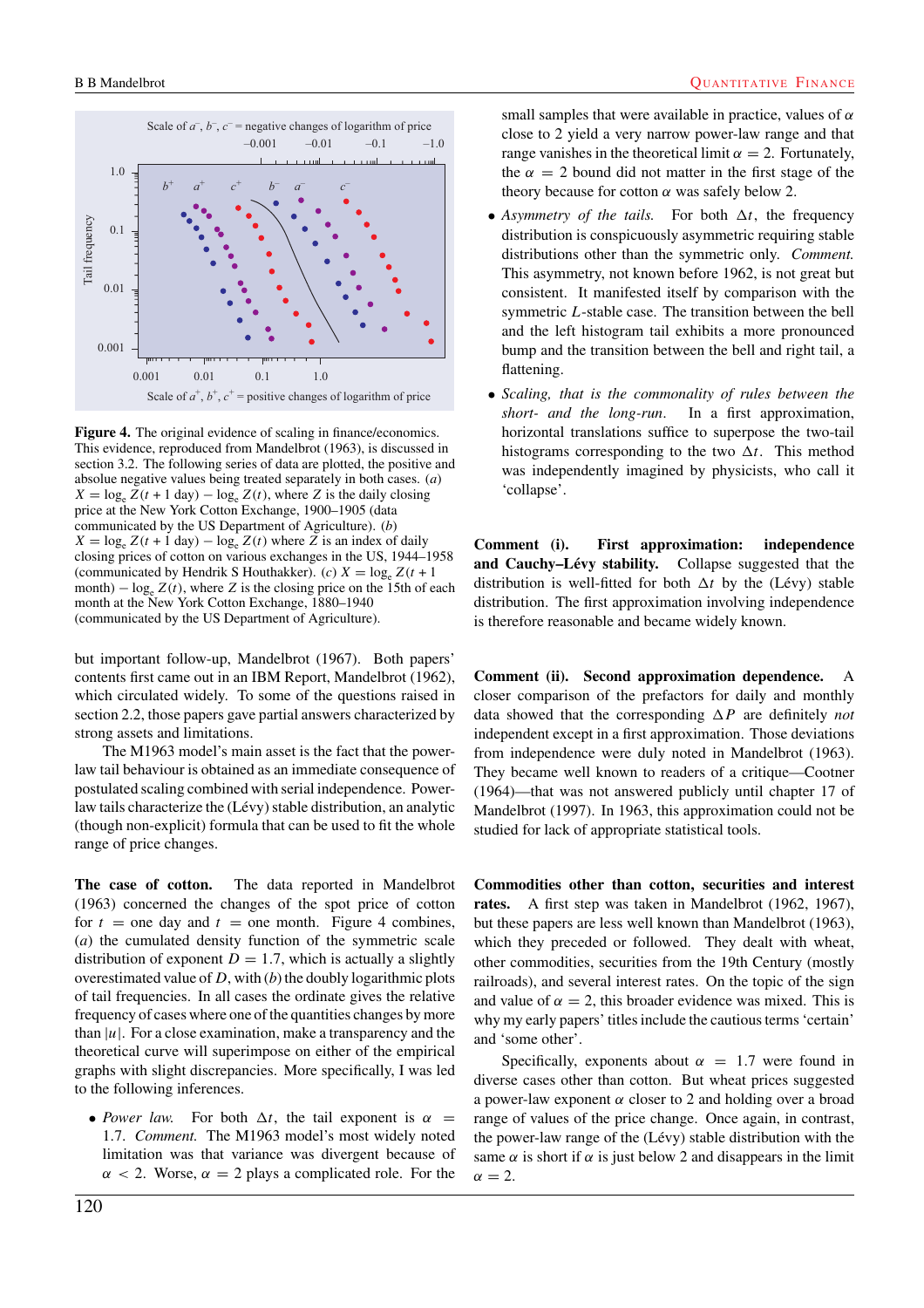#### **3.3. Fama (1963a, b, 1965) and the extension of the applicability of power laws to a large class of then-recent current securities**

The step beyond Mandelbrot (1962) was taken by a student of mine. Fama (1963b, 1965) dealt with then-recent securities prices and concluded that the increments are definitely not Gaussian and the M1963 model applies with  $\alpha$  close to 2. This raised serious difficulties that were not solved until much later, in my work on multifractals.

Fama's conclusion was confirmed repeatedly in the economics/finance literature. In addition, it started—several years ago—being continually 'rediscovered' on the basis of present data.

#### **3.4. The significant year 1972: the 'Officer effect' and the remark concluding chapter N14 of Mandelbrot (1999), written in 1972**

The year 1972 was significant for two independent reasons: the scaling I used in 1963 was challenged and I conceived and developed a generalized form of scaling—that was not developed until 1997.

*The attack*: Officer (1972) examined securities data for different values of  $\Delta t$ . The collapse test had established that scaling holds in the case of cotton. But its application to diverse other financial data sets revealed unquestioned sharp deviations from scaling. This finding was repeatedly confirmed and continues to receive fresh confirmations.

Officer's challenge to the M1963 model immediately became influential in the financial community. It stands out as a milestone because the responses were immediate, strong and diverse. Their diversity becomes best understood by assigning financial models into the three main 'states of variability and randomness' described in section 3.5.

#### **3.5. The fundamental new concept of 'states of variability and randomness'**

Here is a paraphrase from chapter E5, p 120 of Mandelbrot (1997). 'While a unique theory of physical interactions applies to every form of matter, the detailed consequences of those unique general laws differ sharply and physics has to distinguish between several states of matter. I argue that a similar distinction should be useful in probability theory. Nearly every scientist engaged in statistical modelling used to deal with a special form of randomness, which will be characterized as *mild.* It will also be argued that entirely different states of randomness must be distinguished and faced, namely*wild* and *slow*. Mildness is characterized by an absence of structure recalling a gas. Wildness is characterized by the presence of structure recalling a solid and slow randomness recalls liquids.'

**Practical consequences concerning the effectiveness of risk reduction by diversification.** The proposed distinction between states of variability and randomness is neither philosophical nor simply metaphorical. It concerns directly a foundation of finance, namely, the notion that risk is reduced by averaging. Denote by N the number of items being averaged. Under mild randomness, the central limit theorem says that Under mild randomness, the central limit theorem says that<br>this reduction proceeds as  $1/\sqrt{N}$ . In wild randomness the typical reduction is smaller or non-existent. Moreover, the variability around the typical value is greater and can be very large, accounting for the occurrences of discontinuity and concentration in economics. There is no space to dwell further on this effect, which, once again, is the topic of Mandelbrot (1997) and also of Mandelbrot (1999, 2001).

I view the study of wild variability/randomness as being at present one of the proposed frontiers of scientific knowledge. But here it will serve the modest goal of showing that different reactions to the Officer effect proceeded in three altogether distinct directions.

#### **3.6. Mild randomness; the claim that the Officer effect establishes that coin tossing and Bachelier can safely be trusted, after all**

There is no question that Officer has shown convincingly that the M1963 model (however effective it may be in some cases) *is not* the last word on financial markets. However, the nascent quantitative finance community of the day concluded that Officer also discredited the overwhelming evidence of non-Gaussianity. Surviving witnesses recall that this impression helped overcome the, then, widespread awareness of the M1963 model and unblocked the door to the Brownian 'modern portfolio theory'.

**Critique of the revival argument.** There are several reasons why the step back to Bachelier is *thoroughly unwarranted*. Asymptotically for large  $\Delta t$ , the move away from long tails to shorter ones only describes a trend but not its limit. The notion that in the long-run everything is safely Brownian is sharply contradicted by figure 3. In any event, portfolio theory deals primarily with short-term price changes, therefore is not primarily influenced by the fact that the distribution of  $\Delta P(t)$ has increasingly short tails as  $\Delta t$  increases. What matters most is the fact that short-term changes are clearly non-Gaussian. In addition, they are non-independent, a feature that Officer himself and seemingly all those who reproduced his results failed to investigate.

#### **3.7. Slow randomness; the 'durable transients' argument: Brownian motion holds for large time increments, but small time increment changes are neither Gaussian nor independent**

**3.7.1. A generic 'durable transients' argument.** The overall theme is that Bachelier is not completely right but not too far off and the details must be fine tuned for small  $\Delta t$ . But the averaging that underlies diversification proceeds as usual and it continues to be safe to believe that financial reality can be modelled without having to give up any essential tool, such as the law of large numbers and the central limit theorem. In terms of states of randomness, this means that fine-tuning adjustments are needed.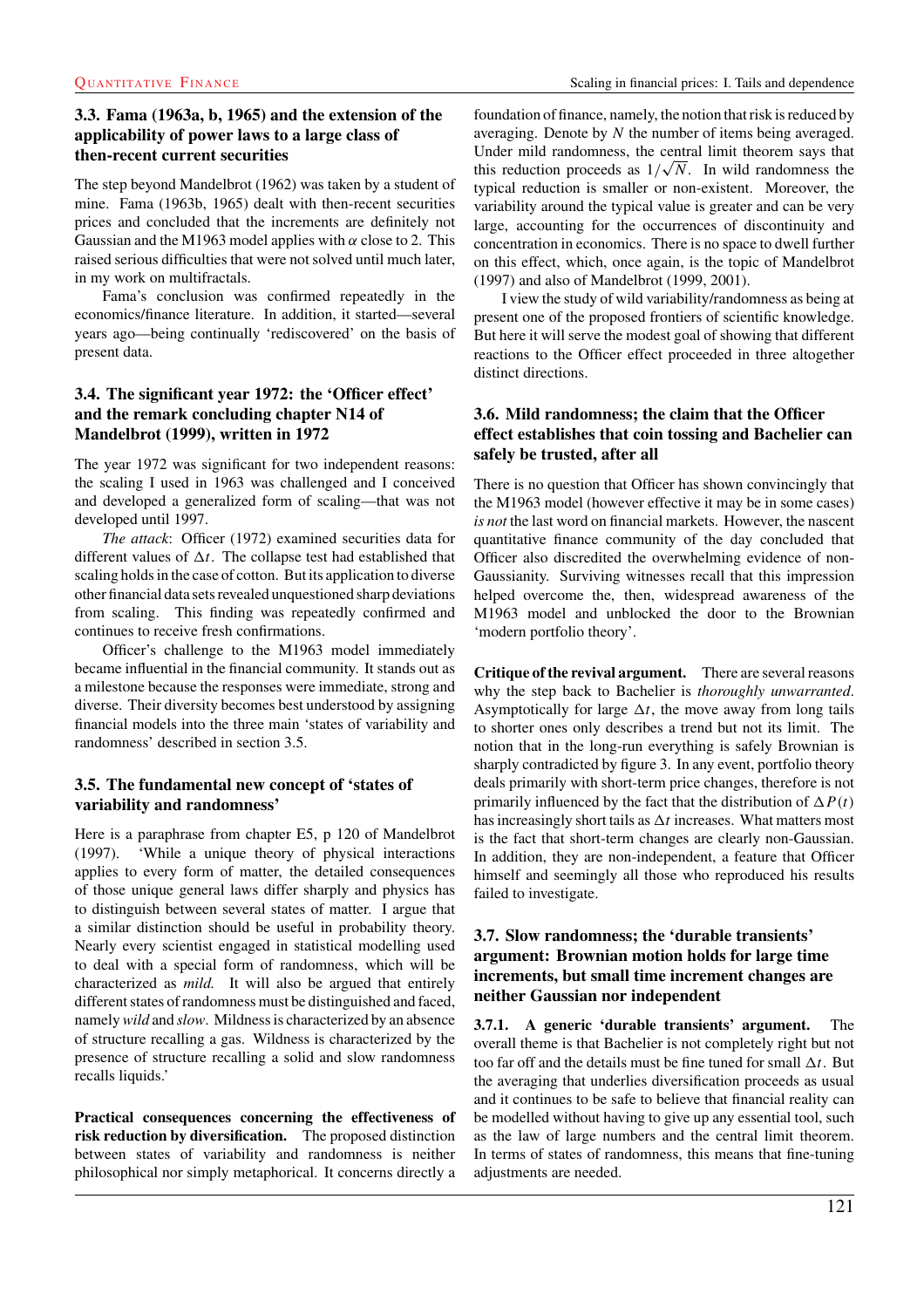The best developed and known implementation of this attitude is the GARCH model. It immediately involves a large number of parameters.

**3.7.2. Truncated power-law distribution, an extremely dangerous dead end pioneered in Pareto (1896) that unfortunately is back in fashion.** Instead of fitting the distribution tails, several recent writers trained in physics fitted the central bells and reported extremely small values of  $\alpha$  in the range of 1.3 to 1.4. Since those values clearly fail to fit the tails, those authors proposed diverse forms of tail truncation. The details do not matter much, therefore complete references are unnecessary, but some general points deserve to be made.

**The atypical Grand Duchy of Oldenburg.** The underlying issue was identified in Pareto (1896): in Oldenburg, the high income tail was far shorter than in a power-law distribution. Pareto suggested an exponential factor  $exp(-\beta u)$ . One may just as well replace the power law by  $exp(-\beta u)$  for large u.

A cynic might observe that tiny Oldenburg hardly justified individual attention. Perhaps a few high incomes have been excused from being reported. Be that as it may, the exponential correction became very popular among oldfashioned statisticians for the sole reason that it avoids divergent variance.

**Cut-offs in the physics of Pareto's time.** Quanta did not merely avoid an unpleasant divergence but became the physically real seed of much of 20th Century physics. A second cut-off postulate was meant to avoid certain divergence paradoxes of Newtonian gravitation by 'replacing' the hallowed  $1/r^2$  by  $\exp(-\beta r)/r^2$ . The paradoxes proved non-lethal and the correction unnecessary and short lived.

**Cut-offs in critical phenomena.** The words 'high critical temperature superconductors' hit front page headlines a few years ago. The critical  $T_c$  is the value of the temperature  $T$ , below which a compound is superconducting and above which it is not. The underlying concept is old: for magnets, Pierre Curie observed that magnetism disappears above a certain 'Curie temperature',  $T_c$ .

The very attractive and important notion of criticality is meaningful only in the presence of a concretely meaningful variable that can be tuned very precisely, like a magnet's temperature. It was shown in the 1960s and 1970s that in the 'critical' case  $T = T_c$ , magnetism and other phenomena are ruled by power laws. In the neighbourhood of  $T_c$ , all those laws change; one needs exponential corrections, that are not *ad hoc* but physically real functions of the distance from criticality. Moreover, both the critical exponents and the corrections are obtained by exact analytic arguments.

Unfortunately, turbulence and finance lack an intrinsic tunable parameter. These examples show that power laws and fractality can have sources other than criticality and its variants.

Having participated to some extent in the development of the theory of critical phenomena, I observed a by-product of the existence of physically meaningful cut-offs: the physicists rarely faced infinite moments. Few acquired the necessary specialized skills in probability theory. Few became acquainted with the fine points of multifractals that are needed in finance (see part II). This is perhaps why many physicists proved to be ill-prepared for the study of power laws in finance.

Be that as it may, they suggested one should follow the lead of Pareto and superpose an exponential correction on the Lévy stable distribution. When combined with independent price increments, the exponential correction only holds for one value of  $\Delta t$ . Moreover, it destroys scaling. Therefore, the evidence that was interpreted as demanding the truncation was also interpreted as marking the limit of validity of scaling.

#### **3.8. Wild randomness; financial prices' 'misbehaviour' never settles down to the Brownian; their variation remains 'wild' even on the scale of the century; scaling need not be abandoned, only amended**

The third approach to financial data, mine, begins with the notion that the search for transients towards Brownian motion is a thoroughly ill-conceived idea. The evidence exemplified by figure 3 shows that the deviations from the Gaussian and the Brownian are not limited to small  $\Delta t$ .

Financial reality is *not* mildly variable even on the scale of a century. All things considered, one must adjust to the fact that financial reality is wildly variable. It would be totally unmanageable, unless there is some underlying property of invariance.

My search for an invariance beyond those that led to the M1963 and M1965 models was not triggered by Officer. Well before 1972, I had recognized that the M1963 model had to be amended to include *global long-term* dependence. I was strongly pressed by a very astute observer of finance, William S Morris, an early promoter and pioneer of the use of computers in trading. In describing the M1963 model, Morris suggested that one should be able to model dependence by analogy with Berger and Mandelbrot (1963). This brilliant insight was impossible to implement and the underlying idea had to wait for the discovery of multifractals.

By coincidence, the key to the solution of the Officer effect was also given in the same year 1972, in the last remark of one of my first papers on multifractals (reprinted in Mandelbrot (1999) as chapter N14). That paper was the first in which I showed how multifractals can generate power-law probability distributions. It was not hastened either, which I now regret.

# **References**

Barral J and Mandelbrot B B 2000 *Multifractal Products of Cylindrical Pulses*

- Berger J and Mandelbrot B B 1962 (Reprinted as chapter 6 of Mandelbrot 1999)
- Calvet L and Fisher A 2001 *On the Multifractal Model of Asset Returns*

Chipman J 1976 *Revue Europeenne des Sciences Sociales et ´ Cahiers Vilfredo Pareto* **XIV** 65–173 (a reprint is being considered and deserves to be encouraged)

- Cootner P H (ed) 1964 *The Random Character of Stock Market Prices* (Cambridge, MA: MIT Press)
- Durrett R and Liggett T M 1983 *Zeitschrift fur¨ Wahrscheinlichkeitstheorie und verwandte Gebiete* **64** 275–301